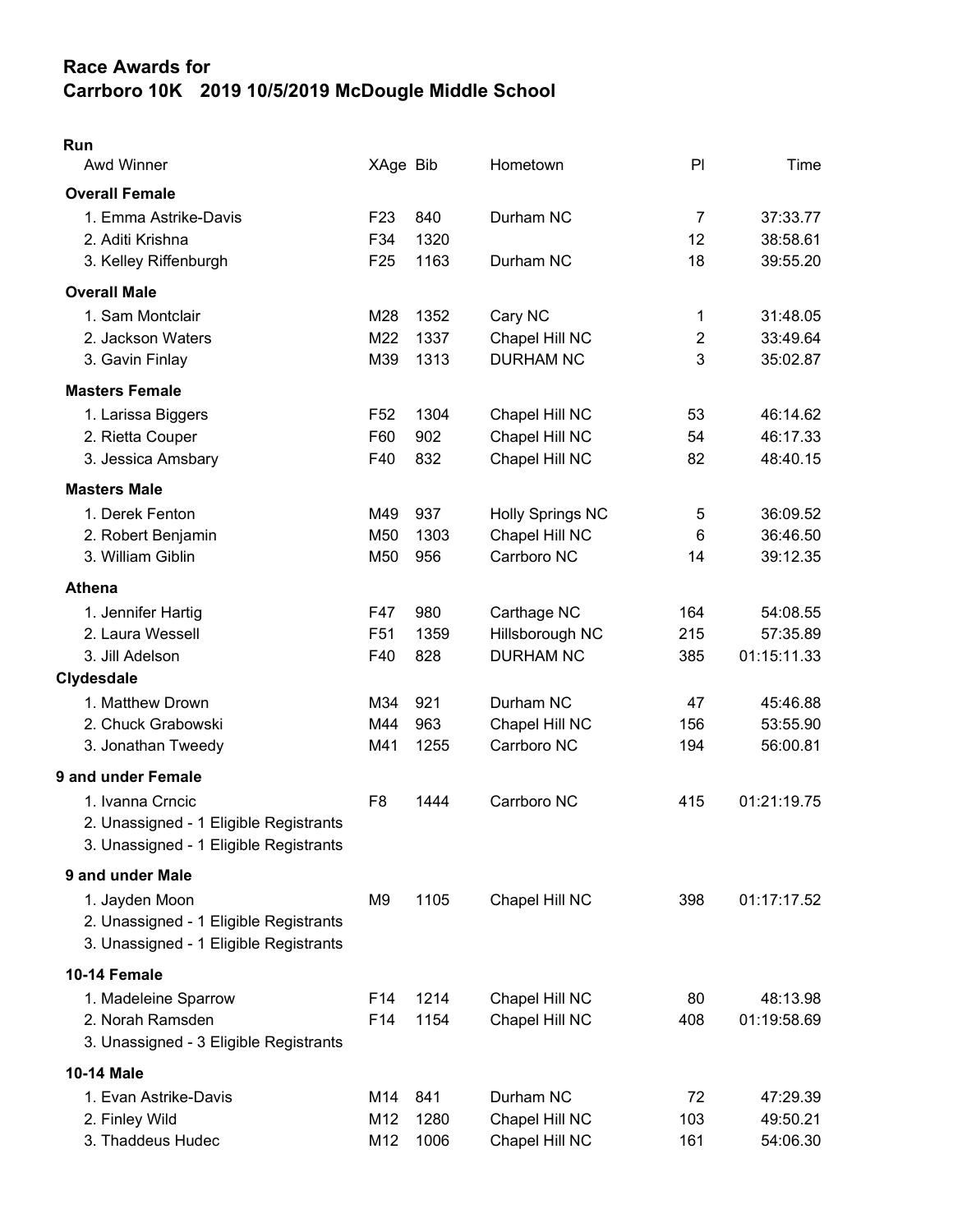| 15-19 Female                                                                                           |                 |      |                   |     |             |
|--------------------------------------------------------------------------------------------------------|-----------------|------|-------------------|-----|-------------|
| 1. Gabi Battaglini<br>2. Unassigned - 2 Eligible Registrants<br>3. Unassigned - 2 Eligible Registrants | F16             | 848  | <b>DURHAM NC</b>  | 43  | 45:24.84    |
| 15-19 Male                                                                                             |                 |      |                   |     |             |
| 1. Riley Westman                                                                                       | M16             | 1274 | Chapel Hill NC    | 9   | 38:33.79    |
| 2. Matthew Finley                                                                                      | M18             | 1314 | Cary NC           | 153 | 53:38.90    |
| 3. Sabie Thompson                                                                                      | M18             | 1241 | Carrboro NC       | 371 | 01:13:26.21 |
| 20-24 Female                                                                                           |                 |      |                   |     |             |
| 1. Amy Castle                                                                                          | F <sub>24</sub> | 882  | Chapel Hill NC    | 20  | 40:14.63    |
| 2. Abigail Moulton                                                                                     | F <sub>20</sub> | 1109 | Chapel Hill NC    | 122 | 51:09.48    |
| 3. Hanna Huffstetler                                                                                   | F24             | 1007 | Reidsville NC     | 183 | 55:02.99    |
| 20-24 Male                                                                                             |                 |      |                   |     |             |
| 1. Matthew Peery                                                                                       | M24             | 1136 | Chapel Hill NC    | 11  | 38:50.87    |
| 2. Andrew Evans                                                                                        | M24             | 933  | <b>CARY NC</b>    | 15  | 39:15.29    |
| 3. Spencer Hallyburton                                                                                 | M23             | 969  |                   | 36  | 44:01.29    |
| 25-29 Female                                                                                           |                 |      |                   |     |             |
| 1. Julia DiFiore                                                                                       | F <sub>29</sub> | 916  | Carrboro NC       | 56  | 46:21.44    |
| 2. Alix Ackerman                                                                                       | F <sub>29</sub> | 1298 | <b>Wendell NC</b> | 73  | 47:45.60    |
| 3. Jamie Garcia                                                                                        | F <sub>27</sub> | 951  | <b>DURHAM NC</b>  | 86  | 48:50.92    |
| 25-29 Male                                                                                             |                 |      |                   |     |             |
| 1. Nathan Nelson-Maney                                                                                 | M25             | 1113 | Carrboro NC       | 19  | 40:07.03    |
| 2. John Hiller                                                                                         | M25             | 1317 | Norlina NC        | 23  | 40:37.98    |
| 3. Leonardo Sanchez                                                                                    | M25             | 1180 |                   | 31  | 43:16.42    |
| 30-34 Female                                                                                           |                 |      |                   |     |             |
| 1. Natalie Ziemba                                                                                      | F31             | 1297 | Durham NC         | 76  | 47:56.53    |
| 2. Caroline Drucker                                                                                    | F30             | 922  | Durham NC         | 92  | 49:08.81    |
| 3. Molly Rosett                                                                                        | F32             | 1329 | <b>DURHAM NC</b>  | 152 | 53:27.44    |
| 30-34 Male                                                                                             |                 |      |                   |     |             |
| 1. Brock Phillips                                                                                      | M32             | 1140 | Chapel Hill NC    | 4   | 36:04.07    |
| 2. Joseph Stieb                                                                                        | M31             | 1355 | Chapel Hill NC    | 8   | 37:55.67    |
| 3. Matt Straub                                                                                         | M33             | 1225 | Chapel Hill NC    | 10  | 38:49.79    |
| 35-39 Female                                                                                           |                 |      |                   |     |             |
| 1. Britt Johnson-Broache                                                                               | F37             | 1021 | Durham NC         | 30  | 43:03.93    |
| 2. Rebecca Ronquest                                                                                    | F39             | 1169 | Raleigh NC        | 42  | 45:17.96    |
| 3. Elizabeth Evans                                                                                     | F39             | 934  | Chapel Hill NC    | 44  | 45:27.30    |
| 35-39 Male                                                                                             |                 |      |                   |     |             |
| 1. Andrew Deak                                                                                         | M36             | 1310 |                   | 13  | 38:58.61    |
| 2. Jeff Clough                                                                                         | M39             | 892  | Chapel Hill NC    | 16  | 39:24.28    |
| 3. Nicholas Ortolano III                                                                               | M35             | 1125 | Durham NC         | 22  | 40:28.65    |
| 40-44 Female                                                                                           |                 |      |                   |     |             |
| 1. Joanna Tallon                                                                                       | F40             | 1233 | Chapel Hill NC    | 89  | 48:54.88    |
| 2. Valerie Davis                                                                                       | F40             | 911  | Chapel Hill NC    | 158 | 54:02.53    |
| 3. Melissa Lee                                                                                         | F41             | 1056 |                   | 171 | 54:19.35    |
|                                                                                                        |                 |      |                   |     |             |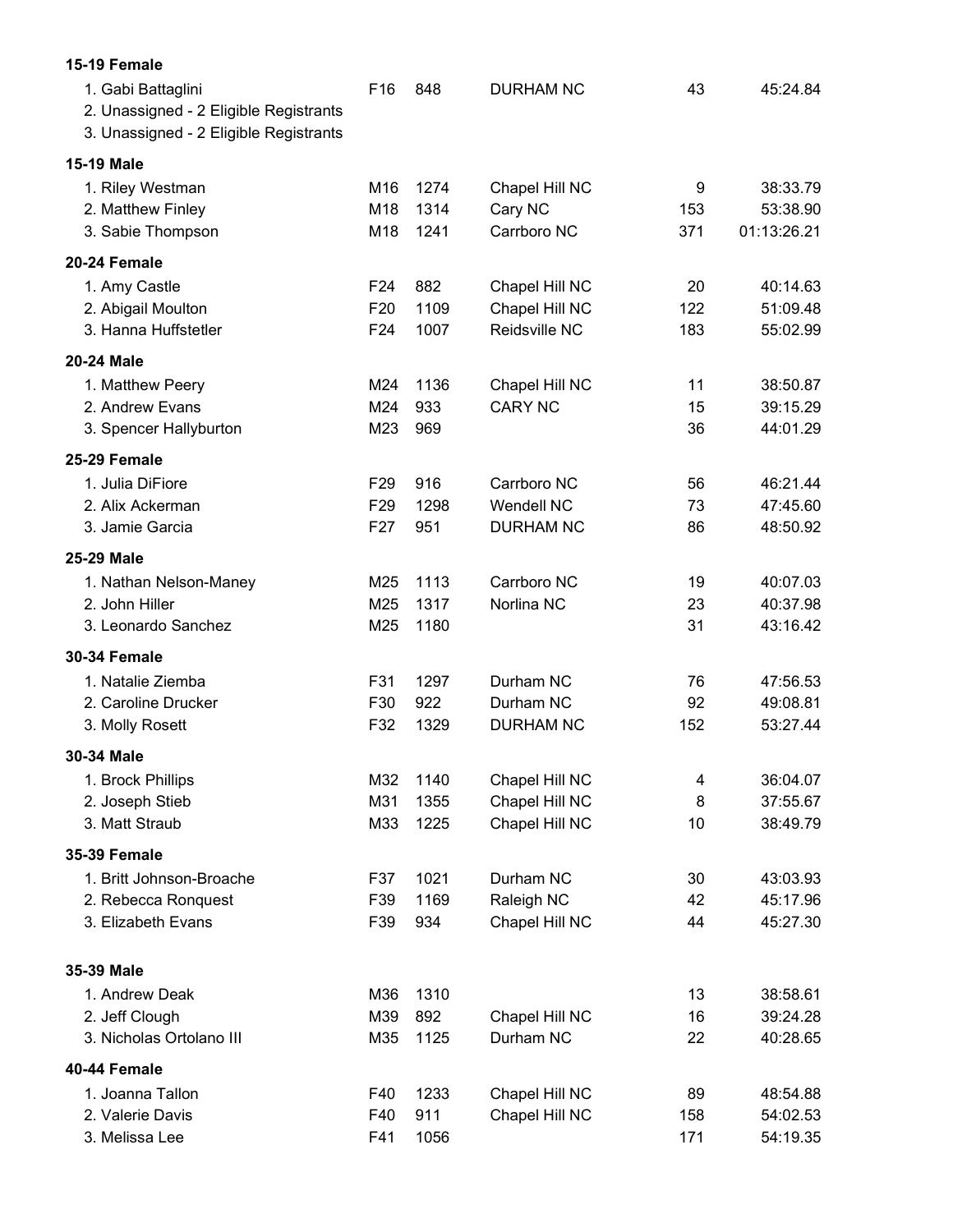| 40-44 Male              |                 |      |                    |     |             |
|-------------------------|-----------------|------|--------------------|-----|-------------|
| 1. Douglas MacKay       | M40             | 1069 | Carrboro NC        | 29  | 42:26.55    |
| 2. Vincent Conitzer     | M41             | 894  | Chapel Hill NC     | 37  | 44:25.17    |
| 3. David Huppert        | M41             | 1009 | Carrboro NC        | 61  | 46:27.15    |
| 45-49 Female            |                 |      |                    |     |             |
| 1. Amy Coughlin         | F45             | 900  | Chapel Hill NC     | 97  | 49:24.99    |
| 2. Susan Trout          | F45             | 1251 | Chapel Hill NC     | 112 | 50:12.84    |
| 3. Kathleen Sullivan    | F45             | 1227 | Chapel Hill NC     | 114 | 50:19.58    |
| 45-49 Male              |                 |      |                    |     |             |
| 1. Thomas Soth          | M46             | 1212 | Chapel Hill NC     | 24  | 40:51.44    |
| 2. Robert Reardon       | M49             | 1326 | Chapel Hill NC     | 33  | 43:21.40    |
| 3. Michael Papazoglou   | M48             | 1130 | Chapel Hill NC     | 34  | 43:35.41    |
| 50-54 Female            |                 |      |                    |     |             |
| 1. Michelle Gay         | F <sub>50</sub> | 1315 | Chapel Hill NC     | 118 | 50:57.93    |
| 2. Sonia Thomas         | F <sub>53</sub> | 1240 | Chapel Hill NC     | 120 | 51:05.21    |
| 3. Rebecca Walker       | F50             | 1265 | Chapel Hill NC     | 141 | 52:36.62    |
| 50-54 Male              |                 |      |                    |     |             |
| 1. Todd Bolon           | M53             | 854  | Chapel Hill NC     | 38  | 44:33.47    |
| 2. Blaine Schmidt       | m <sub>52</sub> | 1186 | Chapel Hill NC     | 39  | 44:41.90    |
| 3. Ken Younts           | M53             | 1294 | Chapel Hill NC     | 46  | 45:34.42    |
| <b>55-59 Female</b>     |                 |      |                    |     |             |
| 1. Dana Lebo            | F59             | 1051 | Chapel Hill NC     | 101 | 49:36.85    |
| 2. Amy Coyne            | F <sub>55</sub> | 905  | <b>Whitsett NC</b> | 155 | 53:52.66    |
| 3. Joanneke Elliott     | F56             | 1312 | Chapel Hill NC     | 210 | 57:20.80    |
| 55-59 Male              |                 |      |                    |     |             |
| 1. Patrick McGahan      | M55             | 1086 | Chapel Hill NC     | 17  | 39:30.84    |
| 2. Chris Mast           | M57             | 1322 | Chapel Hill NC     | 25  | 41:11.95    |
| 3. Jon Hussey           | M57             | 1010 | Chapel Hill NC     | 32  | 43:18.71    |
| 60-64 Female            |                 |      |                    |     |             |
| 1. Joanne Gardner       | F64             | 952  | Chapel Hill NC     | 113 | 50:15.73    |
| 2. anne mandeville-long | f60             | 1072 | Chapel Hill NC     | 226 | 58:41.62    |
| 3. Virginia Bowman      | F63             | 861  | Durham NC          | 286 | 01:02:29.01 |
| 60-64 Male              |                 |      |                    |     |             |
| 1. John Rees            | M60             | 1157 | Chapel Hill NC     | 52  | 46:11.71    |
| 2. Owen Astrachan       | M63             | 839  | Chapel Hill NC     | 55  | 46:19.94    |
| 3. Ken Shelton          | M63             | 1199 | Chapel Hill NC     | 78  | 48:00.36    |
| 65-69 Female            |                 |      |                    |     |             |
| 1. kathy merritt        | F65             | 1095 | <b>DURHAM NC</b>   | 102 | 49:39.34    |
| 2. Barbara Ferrell      | F69             | 938  | Cary NC            | 380 | 01:14:14.22 |
| 3. Valerie Murrah       | F68             | 1344 | Chapel Hill NC     | 401 | 01:17:54.22 |
| 65-69 Male              |                 |      |                    |     |             |
| 1. David Couper         | M65             | 901  | Chapel Hill NC     | 66  | 46:57.94    |
| 2. Roger Mitchell       | M69             | 1103 | Carrboro NC        | 71  | 47:21.41    |
| 3. robert long          | m68             | 1065 | Chapel Hill NC     | 247 | 59:57.76    |